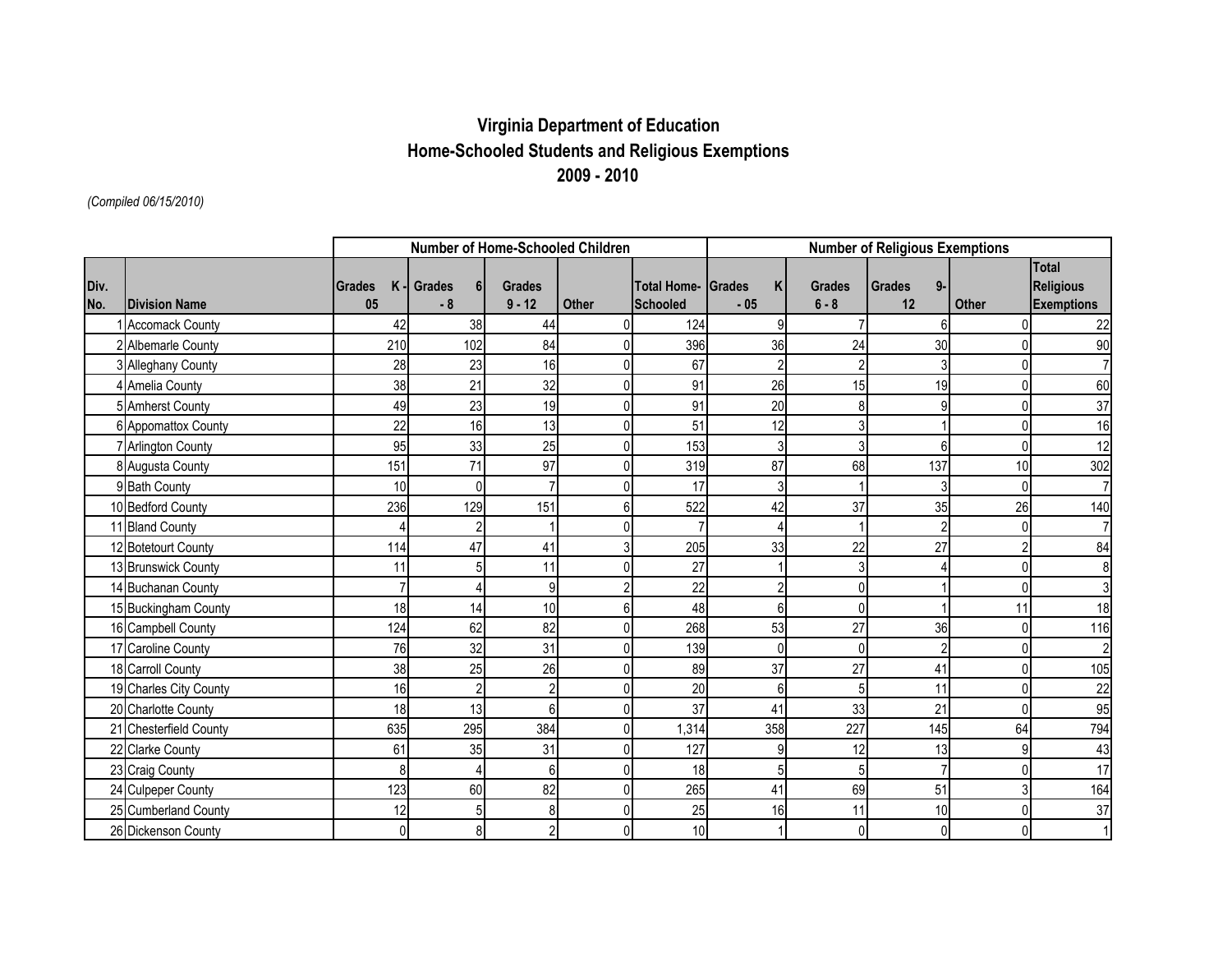|      |                          |                    |                       |                |                |                    |                    |                |                     |                | <b>Total</b>      |
|------|--------------------------|--------------------|-----------------------|----------------|----------------|--------------------|--------------------|----------------|---------------------|----------------|-------------------|
| Div. |                          | K<br><b>Grades</b> | <b>Grades</b><br>6    | <b>Grades</b>  |                | <b>Total Home-</b> | Κ<br><b>Grades</b> | <b>Grades</b>  | <b>Grades</b><br>9- |                | <b>Religious</b>  |
| No.  | <b>Division Name</b>     | 05                 | $-8$                  | $9 - 12$       | Other          | <b>Schooled</b>    | $-05$              | $6 - 8$        | 12                  | <b>Other</b>   | <b>Exemptions</b> |
|      | 27 Dinwiddie County      | 56                 | 39                    | 61             | $\Omega$       | 156                | 37                 | 23             | 22                  |                | 87                |
|      | 28 Essex County          | 15                 |                       | 16             | $\Omega$       | 35                 |                    | $\overline{0}$ | $\overline{0}$      | $\Omega$       |                   |
|      | 29 Fairfax County        | 1,144              | 489                   | 398            | $\overline{0}$ | 2,031              | $\pmb{0}$          | $\overline{0}$ | $\overline{0}$      | 428            | 428               |
|      | 30 Fauquier County       | 204                | 114                   | 107            | $\Omega$       | 425                | 53                 | 41             | 34                  | $\overline{0}$ | 128               |
|      | 31 Floyd County          | 41                 | 27                    | 28             | $\overline{9}$ | 105                | 43                 | 30             | 32                  | 38             | 143               |
|      | 32 Fluvanna County       | 56                 | 29                    | 23             | $\overline{0}$ | 108                | 23                 | $\overline{2}$ | $\overline{4}$      | $\mathbf{0}$   | 29                |
|      | 33 Franklin County       | 162                | 67                    | 96             | $\Omega$       | 325                | 37                 | 23             | 38                  | $\overline{0}$ | 98                |
|      | 34 Frederick County      | 175                | 93                    | 91             | $\Omega$       | 359                | 73                 | 49             | 83                  | $\overline{0}$ | 205               |
|      | 35 Giles County          | 36                 | 12                    | 4              | $\Omega$       | 52                 | 27                 | 5 <sup>1</sup> | $\overline{4}$      | $\Omega$       | 36                |
|      | 36 Gloucester County     | 46                 | 29                    | 56             | $\overline{0}$ | 131                | 30                 | 40             | 71                  | 9              | 150               |
|      | 37 Goochland County      | 44                 | 27                    | 31             | $\mathbf{0}$   | 102                | 8                  | 5 <sup>1</sup> | $6 \mid$            | 8              | 27                |
|      | 38 Grayson County        | 15                 | 9                     | 22             |                | 47                 | 11                 | $\overline{4}$ | $\overline{0}$      | 0              | 15                |
|      | 39 Greene County         | 0                  | $\mathbf 0$           |                | $\overline{0}$ |                    | 15                 | 17             | 21                  | 6              | 59                |
|      | 40 Greensville County    | 8                  | $\overline{7}$        | $\overline{2}$ | $\overline{0}$ | 17                 | $\overline{2}$     |                | $\overline{0}$      | $\overline{0}$ | 3                 |
|      | 41 Halifax County        | 52                 | 35                    | 30             | $\Omega$       | 117                | $\overline{4}$     | $\overline{0}$ | $\overline{0}$      | $\Omega$       |                   |
|      | 42 Hanover County        | 220                | 134                   | 148            | $\Omega$       | 502                | 50                 | 33             | 31                  | $\Omega$       | 114               |
|      | 43 Henrico County        | 263                | 137                   | 151            | $\overline{0}$ | 551                | 4                  | $\overline{2}$ | $\overline{4}$      | 5              | 15                |
|      | 44 Henry County          | 50                 | 22                    | 21             | $\overline{0}$ | 93                 | 31                 | 33             | 43                  | $\overline{0}$ | 107               |
|      | 45 Highland County       |                    | 3                     | $\overline{2}$ | $\overline{0}$ | 12                 | $\boldsymbol{9}$   | 5              | $\overline{4}$      | $\Omega$       | 18                |
|      | 46 Isle of Wight County  | 132                | 72                    | 49             | $\Omega$       | 253                | 17                 | $\overline{9}$ | 13                  | $\Omega$       | 39                |
|      | 48 King George County    | 149                | 50                    | 48             |                | 248                | 47                 | 24             | 21                  | 3              | 95                |
|      | 49 King and Queen County | 22                 | 11                    | 11             | $\overline{0}$ | 44                 | 3                  | $\overline{2}$ | 10                  | $\Omega$       | 15                |
|      | 50 King William County   | 32                 | 22                    | 33             | $\overline{0}$ | 87                 | $\overline{7}$     | $5 \vert$      | $\overline{4}$      | $\overline{0}$ | 16                |
|      | 51 Lancaster County      | 21                 | 8                     | $\overline{7}$ | $\overline{0}$ | 36                 | 3                  | 8              | 10                  | 0              | 21                |
|      | 52 Lee County            | 32                 | 16                    | 26             | $\overline{0}$ | $\overline{74}$    | $\overline{7}$     | $\overline{2}$ | $\overline{2}$      |                | 12                |
|      | 53 Loudoun County        | 586                | 265                   | 190            | $\Omega$       | 1,041              | 10                 |                |                     | $\Omega$       | 12                |
|      | 54 Louisa County         | 88                 | 36                    | 64             |                | 189                | 6                  | $\Omega$       | $\overline{0}$      | 2              | 8                 |
|      | 55 Lunenburg County      | $9\,$              | $\mathbf{3}$          | 6              | $\overline{0}$ | 18                 | 3                  | $\overline{0}$ | $\overline{0}$      | $\mathbf{0}$   | 3                 |
|      | 56 Madison County        | 41                 | 17                    | 19             | $\overline{0}$ | 77                 | 1                  |                | $\overline{0}$      | $\overline{0}$ | $\overline{2}$    |
|      | 57 Mathews County        | 11                 | 7                     | 11             | $\overline{0}$ | 29                 | 3                  | $\overline{4}$ | $\overline{4}$      | $\Omega$       | 11                |
|      | 58 Mecklenburg County    | 15                 | $\overline{7}$        | 11             | $\overline{0}$ | 33                 | 12                 | 8              |                     | $\overline{0}$ | $\overline{21}$   |
|      | 59 Middlesex County      | 5                  | $\boldsymbol{\Delta}$ | $\overline{7}$ | $\overline{0}$ | 16                 | 12                 | 10             | 6 <sup>1</sup>      | $\Omega$       | 28                |
|      | 60 Montgomery County     | 205                | 78                    | 94             | $\overline{0}$ | 377                | 31                 | 23             | 24                  | $\Omega$       | 78                |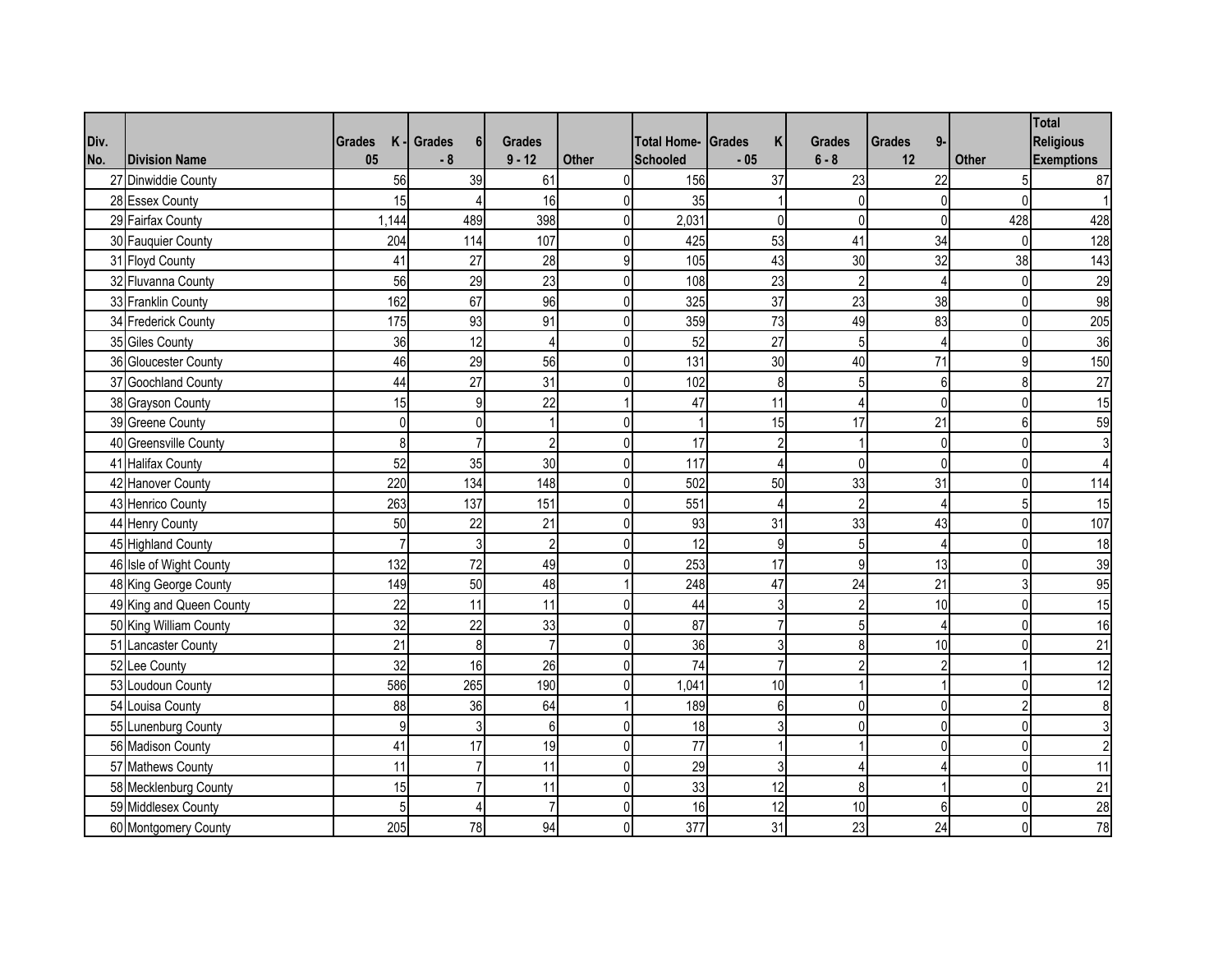|      |                          |               |     |                    |                |                |                    |                    |                |                     |                | <b>Total</b>      |
|------|--------------------------|---------------|-----|--------------------|----------------|----------------|--------------------|--------------------|----------------|---------------------|----------------|-------------------|
| Div. |                          | <b>Grades</b> | K   | <b>Grades</b><br>6 | <b>Grades</b>  |                | <b>Total Home-</b> | K<br><b>Grades</b> | <b>Grades</b>  | 9-<br><b>Grades</b> |                | <b>Religious</b>  |
| No.  | <b>Division Name</b>     | 05            |     | $-8$               | $9 - 12$       | Other          | Schooled           | $-05$              | $6 - 8$        | 12                  | <b>Other</b>   | <b>Exemptions</b> |
|      | 62 Nelson County         |               | 27  | 18                 | 25             | $\overline{2}$ | 72                 | 20                 | 11             | 10                  | 11             | 52                |
|      | 63 New Kent County       |               | 33  | 26                 | 29             | $\Omega$       | 88                 | 6                  | $\overline{2}$ | 5 <sup>1</sup>      | $\Omega$       | 13                |
|      | 65 Northampton County    |               | 22  | 8                  | $\overline{7}$ | $\overline{0}$ | 37                 | 4                  | $\overline{2}$ | 3 <sup>1</sup>      | $\overline{0}$ | 9                 |
|      | 66 Northumberland County |               | 8   | 8                  | 10             | $\overline{0}$ | 26                 |                    | $\overline{0}$ | $\overline{0}$      | $\Omega$       |                   |
|      | 67 Nottoway County       |               | 31  | 13                 | 20             | $\overline{0}$ | 64                 | 13                 | 12             | 8 <sup>1</sup>      | $\mathbf{0}$   | 33                |
|      | 68 Orange County         |               | 82  | 31                 | 39             | 13             | 165                | 18                 | 19             | 42                  | 28             | 107               |
|      | 69 Page County           |               | 28  | 11                 | 17             | $\overline{0}$ | 56                 | 19                 | 11             | 23                  | $\overline{0}$ | 53                |
|      | 70 Patrick County        |               | 22  | 14                 | 23             | $\overline{0}$ | 59                 | 23                 | 20             | 22                  | $\Omega$       | 65                |
|      | 71 Pittsylvania County   |               | 84  | 49                 | 76             | $\Omega$       | 209                | $\Omega$           | $\Omega$       | $\overline{0}$      | 89             | 89                |
|      | 72 Powhatan County       |               | 67  | 38                 | 64             |                | 170                | 33                 | 30             | 38                  | $\overline{2}$ | 103               |
|      | 73 Prince Edward County  |               | 29  | 19                 | 16             | $\overline{0}$ | 64                 | 3                  | $\mathbf{0}$   | $\overline{2}$      | $\overline{0}$ | 5                 |
|      | 74 Prince George County  |               | 39  | 23                 | 28             | $\Omega$       | 90                 |                    |                | $\overline{0}$      | $\Omega$       | $\mathfrak{p}$    |
|      | 75 Prince William County |               | 712 | 310                | 219            | $\mathbf{0}$   | 1,241              | 17                 | 4              | 3                   | $\overline{0}$ | 24                |
|      | 77 Pulaski County        |               | 23  | 13                 | 13             | $\Omega$       | 49                 | $\overline{2}$     |                |                     | $\overline{0}$ |                   |
|      | 78 Rappahannock County   |               | 13  | 6                  | 8              | $\Omega$       | 27                 |                    | $\overline{0}$ | $\overline{2}$      | $\Omega$       |                   |
|      | 79 Richmond County       |               | 8   | $\overline{2}$     | 5              | $\Omega$       | 15                 | $\overline{2}$     | $\Omega$       |                     | $\Omega$       | 3                 |
|      | 80 Roanoke County        |               | 168 | 76                 | 91             | 3              | 338                | 35                 | 27             | 47                  | 63             | 172               |
|      | 81 Rockbridge County     |               | 28  | 25                 | 33             | $\overline{0}$ | 86                 | $\overline{4}$     | 16             | 11                  | $\mathbf{0}$   | 31                |
|      | 82 Rockingham County     |               | 201 | 78                 | 85             | $\overline{0}$ | 364                | 87                 | 60             | 173                 | $\overline{0}$ | 320               |
|      | 83 Russell County        |               | 14  | 12                 | 12             | $\Omega$       | 38                 | $\overline{7}$     | $\mathbf{3}$   | $\overline{2}$      | $\Omega$       | 12                |
|      | 84 Scott County          |               | 10  | 6                  | 11             | $\overline{0}$ | 27                 | 3                  | $\overline{4}$ | $\overline{0}$      | $\Omega$       | $\overline{7}$    |
|      | 85 Shenandoah County     |               | 54  | 33                 | 55             | $\overline{0}$ | 142                | 41                 | 32             | 52                  | $\overline{0}$ | 125               |
|      | 86 Smyth County          |               | 29  | 12                 | 28             | $\overline{0}$ | 69                 | 16                 | 22             | 20                  |                | 65                |
|      | 87 Southampton County    |               | 30  | 20                 | 31             | $\overline{0}$ | 81                 | 10                 | 10             | 15                  | $\overline{0}$ | 35                |
|      | 88 Spotsylvania County   |               | 324 | 145                | 185            | $\overline{0}$ | 654                | 28                 | 15             | 8 <sup>1</sup>      | $\Omega$       | 51                |
|      | 89 Stafford County       |               | 240 | 130                | 95             | 48             | 513                | 0                  | $\overline{0}$ | $\overline{0}$      | 255            | $\overline{255}$  |
|      | 90 Surry County          |               | 21  | 38                 | 44             | 6 <sup>1</sup> | 109                |                    | $\overline{4}$ | $\overline{7}$      | $6 \mid$       | 18                |
|      | 91 Sussex County         |               | 15  | 6                  | $\overline{7}$ | $\overline{0}$ | 28                 | $\pmb{0}$          | $\overline{0}$ | $\overline{0}$      | $\mathbf{0}$   | $\mathbf 0$       |
|      | 92 Tazewell County       |               | 40  | 25                 | 26             | $\overline{0}$ | 91                 | 6                  | 5 <sup>1</sup> | $\overline{7}$      | $\mathbf{0}$   | 18                |
|      | 93 Warren County         |               | 117 | 51                 | 65             | $\Omega$       | 233                | 78                 | 56             | 77                  | $\Omega$       | 211               |
|      | 94 Washington County     |               | 66  | 25                 | 25             | $\overline{0}$ | 116                | 78                 | 40             | 69                  | $\overline{0}$ | 187               |
|      | 95 Westmoreland County   |               | 11  | 3                  | 16             | $\overline{0}$ | 30                 | 6                  | $\overline{7}$ | $\overline{4}$      | $\Omega$       | 17                |
|      | 96 Wise County           |               | 33  | 11                 | 17             | $\overline{0}$ | 61                 | 30                 | 18             | 36                  | 0              | 84                |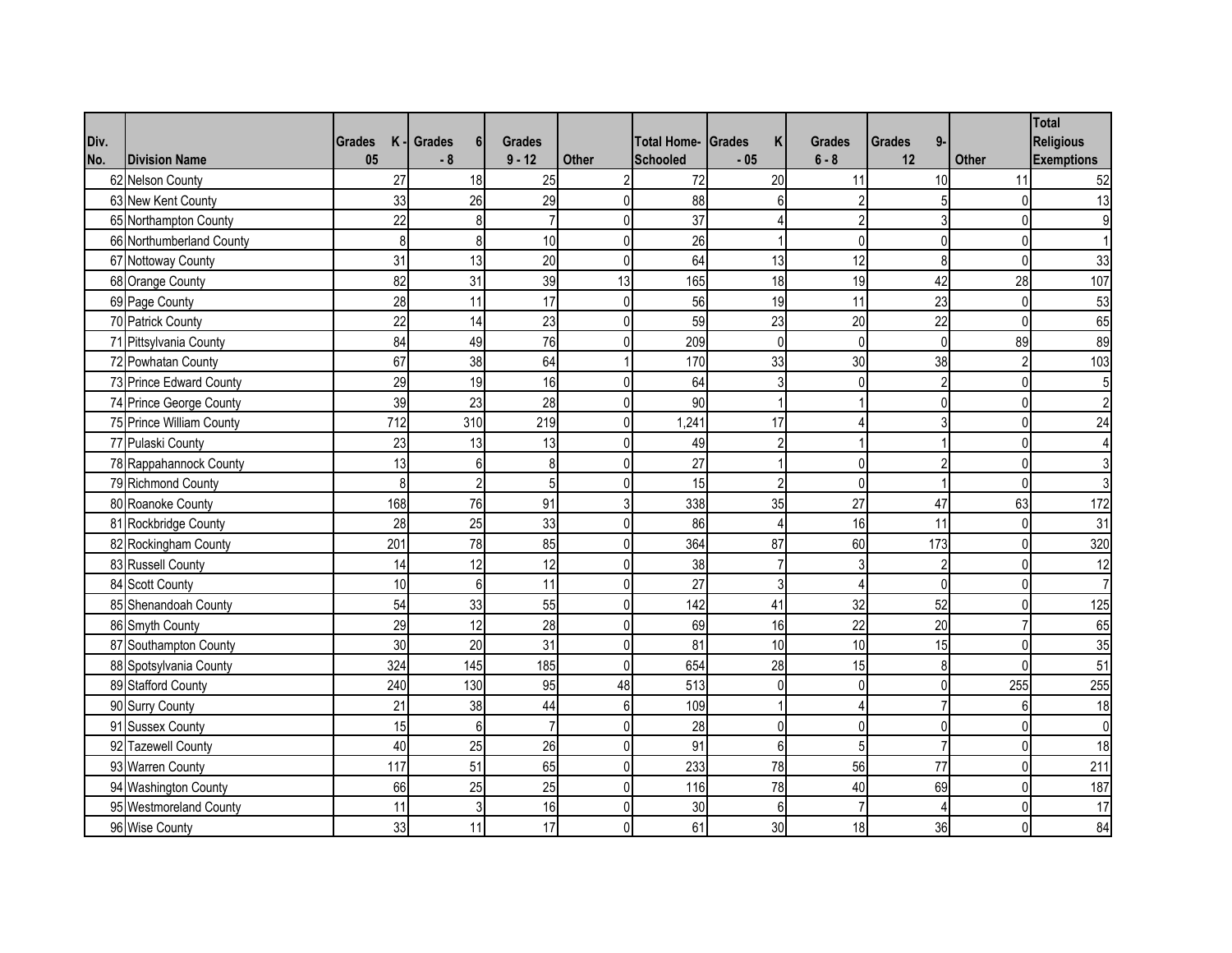|      |                                    |                     |                                 |                |                |                    |                |                |                |          | Total                   |
|------|------------------------------------|---------------------|---------------------------------|----------------|----------------|--------------------|----------------|----------------|----------------|----------|-------------------------|
| Div. |                                    | <b>Grades</b><br>K. | <b>Grades</b><br>6 <sup>1</sup> | <b>Grades</b>  |                | <b>Total Home-</b> | Κ<br>Grades    | <b>Grades</b>  | $9-$<br>Grades |          | <b>Religious</b>        |
| No.  | <b>Division Name</b>               | 05                  | $-8$                            | $9 - 12$       | Other          | <b>Schooled</b>    | $-05$          | $6 - 8$        | 12             | Other    | <b>Exemptions</b>       |
|      | 97 Wythe County                    | 24                  | 11                              | 16             | $\Omega$       | 51                 |                | $\Omega$       | $\Omega$       |          | 5                       |
|      | 98 York County                     | 100                 | 37                              | 32             | $\overline{0}$ | 169                | $\overline{2}$ | 5              | Δ              |          | 12                      |
|      | 101 Alexandria City                | 60                  | 26                              | 19             | 0              | 105                | $\overline{2}$ | $\overline{0}$ | $\mathbf 0$    |          |                         |
|      | 102 Bristol City                   | 28                  | 8                               | 11             | $\overline{0}$ | 47                 | $\mathbf{0}$   | $\Omega$       | $\mathbf{0}$   |          |                         |
|      | 103 Buena Vista City               |                     | 3<br>$\overline{2}$             | 8              | $\Omega$       | 13                 | 6              |                | $\mathbf{0}$   |          |                         |
|      | 104 Charlottesville City           | 44                  | 18                              | 14             | $\overline{0}$ | 76                 | $\Omega$       | $\overline{0}$ | $\mathbf{0}$   |          |                         |
|      | 106 Colonial Heights City          | 11                  | 11                              | 16             | $\overline{0}$ | 38                 | 8              |                | 5              | $\Omega$ | 20                      |
|      | 107 Covington City                 | $\Delta$            |                                 | 3              | $\overline{0}$ | 14                 | $\mathbf{0}$   | $\Omega$       | $\overline{2}$ |          |                         |
|      | 108 Danville City                  | 18                  | 14                              | 14             | $\overline{0}$ | 46                 | $\Omega$       | 3              |                |          |                         |
|      | 109 Falls Church City              | 20                  | 6                               | 6              | $\overline{0}$ | 32                 | $\overline{2}$ | $\overline{2}$ | $\mathbf{0}$   |          |                         |
|      | 110 Fredericksburg City            | 35                  | 12                              | 20             | $\overline{0}$ | 67                 | 3              | $\overline{2}$ | 3              |          |                         |
|      | 111 Galax City                     |                     | 6<br>6                          | 3              | $\overline{0}$ | 15                 | 3              |                |                |          |                         |
|      | 112 Hampton City                   | 131                 | 73                              | 5              | $\overline{0}$ | 209                | 26             | $\overline{7}$ | $6\phantom{a}$ | U        | 39                      |
|      | 113 Harrisonburg City              | 33                  | 15                              | 11             | 0              | 59                 | 3              | 7              | 11             |          | 21                      |
|      | 114 Hopewell City                  | 20                  | 8                               | 29             | $\overline{0}$ | 57                 | $\overline{4}$ |                | 3              |          | 8                       |
|      | 115 Lynchburg City                 | $\mathbf{0}$        | $\mathbf 0$                     | $\mathbf{0}$   | 297            | 297                | $\mathbf 0$    | 0              | 0              |          |                         |
|      | 116 Martinsville City              | 5                   | $\overline{2}$                  | 3              | $\overline{0}$ | 10                 | $6\phantom{1}$ |                | 4              |          | 11                      |
|      | 117 Newport News City              | 219                 | 90                              | 83             | $\Omega$       | 392                | 13             | 5              | 5              | $\Omega$ | 23                      |
|      | 118 Norfolk City                   | 202                 | 87                              | 100            |                | 396                | 22             | 26             | 28             | 20       | 96                      |
|      | 119 Norton City                    | 3                   | $\mathbf{0}$                    |                | $\overline{0}$ |                    | $\overline{2}$ | $\overline{0}$ | $\mathbf 0$    | $\Omega$ | $\overline{2}$          |
|      | 120 Petersburg City                | 8                   | 6                               | 6              | $\overline{0}$ | 20                 |                | $\Omega$       | 0              |          |                         |
|      | 121 Portsmouth City                | 134                 | 34                              | 43             | 22             | 233                | $\overline{7}$ | 3              | $\overline{7}$ |          | 17                      |
|      | 122 Radford City                   | 17                  | $\mathbf{3}$                    | $\overline{3}$ | 0              | 23                 | 9              |                | 1              |          | 11                      |
|      | 123 Richmond City                  | 68                  | 38                              | 37             |                | 144                | 18             | 6              | 3              |          | 29                      |
|      | 124 Roanoke City                   | 120                 | 46                              | 51             |                | 218                | $\overline{7}$ | $\overline{2}$ | $\overline{3}$ | 0        | 12                      |
|      | 126 Staunton City                  | 73                  | 24                              | 27             | $\overline{0}$ | 124                | 12             | 8              | 10             |          | 30                      |
|      | 127 Suffolk City                   | 179                 | 70                              | 52             | 14             | 315                | 9              | 3              | $\overline{c}$ |          | 17                      |
|      | 128 Virginia Beach City            | 454                 | 214                             | 219            | $\overline{0}$ | 887                | 15             | 6              | 5              |          | 26                      |
|      | 130 Waynesboro City                | 42                  | 17                              | 19             | $\overline{0}$ | 78                 | 5              | 5              | 10             |          | 20                      |
|      | 131 Williamsburg-James City County | 142                 | 74                              | 64             | $\overline{0}$ | 280                | 23             | 21             | 30             | U        | 74                      |
|      | 132 Winchester City                | 36                  | 24                              | 16             | $\overline{0}$ | 76                 | $\overline{1}$ | $\overline{2}$ | $\overline{1}$ | $\Omega$ | $\overline{\mathbf{A}}$ |
|      | 135 Franklin City                  |                     | q                               | 7              | $\overline{0}$ | 23                 | 3              |                | $\mathbf{0}$   |          |                         |
|      | 136 Chesapeake City                | 462                 | 245                             | 222            | $\overline{0}$ | 929                | 20             |                | 6              |          | 33                      |